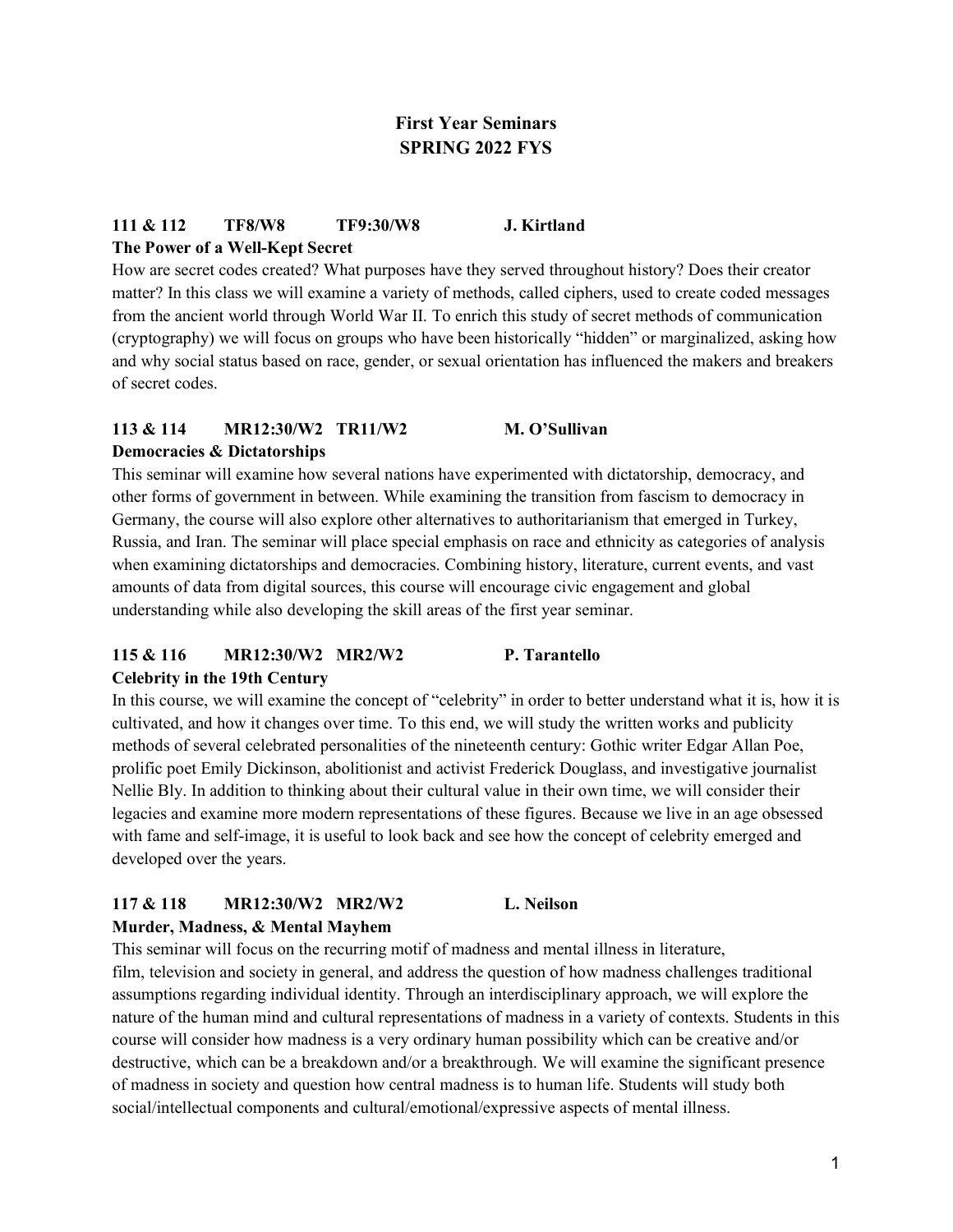### **120 M11/W9:30/W8 M. Fitzgibbons**

### **Minds and Bodies in Comics**

In this FYS, you will develop your skills as a researcher, speaker, and writer by reading great comics and thinking about how mental and physical experiences are represented within them. Along the way, we will engage with scholarship in a variety of fields, including disability studies, comics history, and visual rhetoric.

Throughout the semester you will have the chance to work with the Cannavino Library's impressive and ever-growing collection of comics. In fact, there are so many wonderful graphic narratives that it's hard to choose just a few for the course. If you have suggestions about a particular text that you think I should consider for the syllabus, feel free drop me a line at Moira.Fitzgibbons@marist.edu. I'll definitely consider your ideas!

### **121 TR3:30/F11 D. Dighton**

### **Sounds in the Key of Life**

This course introduces students to sonic rhetoric--the academic study of the pervasive and consequential force of sound in our daily lives, artistic expressions, and identities. Streetscape "noise," the blips and chimes of our handheld technologies, animal and human voices, and popular music are just part of the sonic landscape through which we are moved and attempt to move others. The rhetorical study of sound helps us understand rhetoric beyond a language based focus on persuasion to the aural and ambient forces that shape identities, relationships, and civic life, informing our emotional experiences and memories. Through examining lived experiences, media ecologies, and creative expressions, students will create written texts and media projects on various aspects of sound to understand its rhetorical dynamics and consequences.

### **122 & 123 TF9:30/F11 TF12:30/F11 S. Biro Greek Myth and the Other**

How do we understand myth making in contemporary times? What role might it play in shaping an understanding of ourselves and the world we live in? In this course, we will take a closer look at myths of Greek antiquity and their reception in the realm of contemporary philosophy in order to open a dialogue around the questions of myth, meaning, and otherness. Centering on the themes of creation myths, the outcast, the scapegoat, the ideal state, divine encounters, the power of masks, ethical obligation, alterity and power, students will explore how, through myth (both stories and criticism) and philosophy, an attempt to negotiate the encounter with otherness is a necessary endeavor of our times.

# **124 MR12:30/W2 B. Loh**

### **Happiness Embodied**

The search for happiness gives rise to humanity's basest behaviors and its noblest pursuits. This religious studies and philosophy course examines the connection between happiness, identity, and belonging through the lens of the active human body. We examine how our physicality influences religious depictions of human excellence and the construction of our relationships and groups. More specifically, we will discuss topics ranging from gender and sexuality to martial arts, communal prayer, and ritual

### 2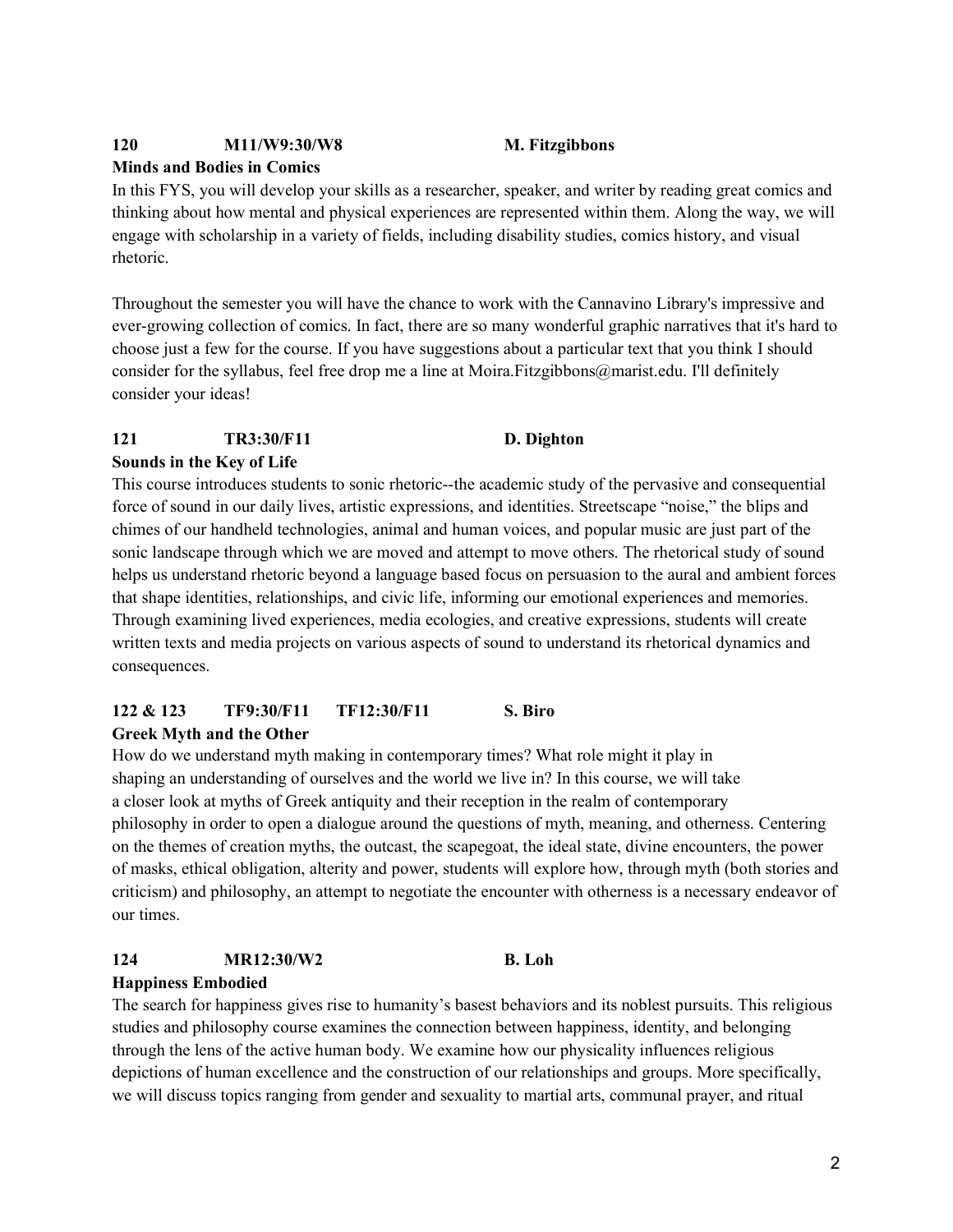practice. While this course focuses on examining religious and philosophical texts, students in this class will also be invited to participate in physical forms of experiential learning, such as breath meditation or Tai Chi. This experiential learning culminates with the creation of a choreographed flash mob as a way of understanding how ritual functions to transform gathered individuals into bonded groups.

# **126 & 127 TF8/W2 TF9:30/W2 C. Muller Family Matters**

We all have families, be they adoptive, biological, or chosen. We have relationships to our parents or caregivers, as well as siblings of various sorts, and many face the question of whether to start families in the future. Although we don't always consider them, families raise a host of philosophical questions, which we will explore in this class. Should one have children? How is parenting affected by race, sexuality, and poverty? Is it best understood as a collective or individual endeavor? Who should do the caretaking and how should children be raised? What obligations do grown children and parents have to each other? Does having children change the world? Does it make life more meaningful? Through reading and discussing *Revolutionary Mothering* and *The Philosophical Parent*, along with your own research, this course will challenge and enrich your thoughts about parenthood and family.

# **128 MW3:30/F11 G. Webb**

### **Sounding the Political: Music and Politics in Africa**

Music plays many functions in modern African life: It consoles people in times of death, stimulates and organizes social events, facilitates interaction with the spiritual world, structures dance, marks important life cycle events, inspires and entertains, markets products and services, or can simply be enjoyed for its aesthetic qualities. Equally important among these functions is music's multidimensional role in political expression – from politicians and political institutions, to the mediation of power relations among groups, to music's role in attempting to undermine or resist political power by marginalized groups. Taking an interdisciplinary approach, this course examines the intersection of music and politics in Africa to discover how music articulates and reflects power relations among different constituencies in various social contexts across the continent.

### **129 TF2/W2 R. Feldman**

### **Relevant Science: Developing Your Environmental Intelligence & Stewardship**

First Year Seminars are as much about starting to become a skilled college learner as studying a particular subject. That is, the *process* will be as important as the *content* in this course. The content will include exploring the natural world, environmental threats and solutions, social considerations, and the science of environmental topics. As we learn essentials of the science of ecology, we will explore the natural features of our own 12 acre Fern Tor Nature Preserve. With that important foundation, we delve into a few major topics, e.g. biodiversity, climate disruption and sustainable food production, through course content and your investigations. Interwoven is your role in becoming an environmental steward and society's role in environmentally-sustainable economic development (aka "going green"). Also interwoven is your development as an active learner, critical thinker and writer.